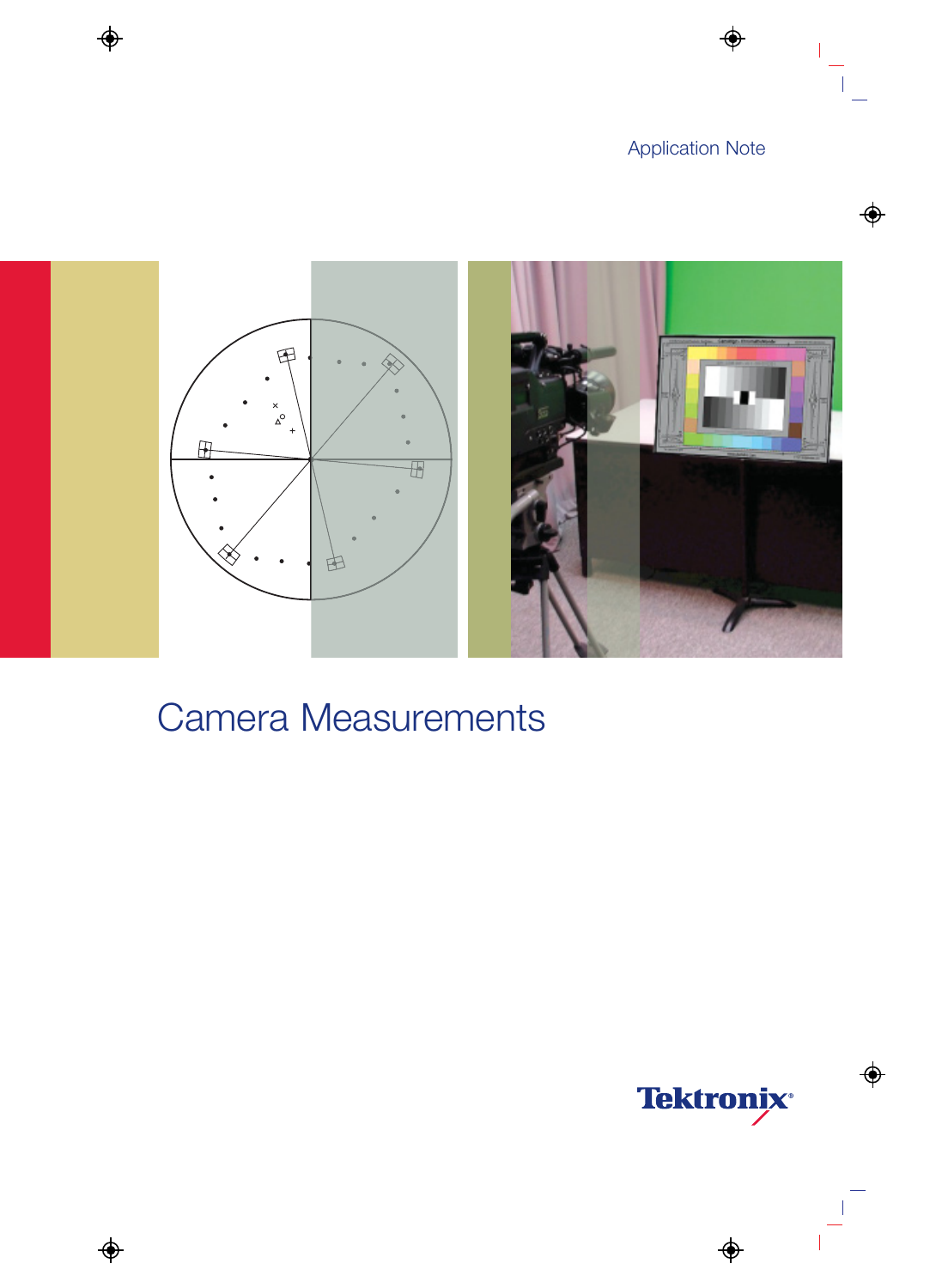### Introduction

Image quality all starts with the correct alignment of the camera which is used to capture the scene either on location or in the studio. The conversion of light into electrical signals involves many processes which can affect the quality of the image. Understanding these various adjustments that are necessary, using a suitable camera chart and waveform monitor are critical in ensuring a high quality image and preventing mistakes from occurring – mistakes that are costly to fix in the post production process.

## White shading

In setting up a camera, white shading is an important function that is often overlooked or even worse, performed by an unqualified person using inadequate equipment. The basic tools required are a high quality High Definition (HD) waveform monitor such as the WFM7120/7020 or the portable WFM5000 and a very even light source such as the diffuser panel of the DSC Ambi Illuminator. For optimum signal accuracy it is preferred to use an HD-SDI output from the camera, but the process can be similarly performed in standard definition (SD).

Every camera operator should be familiar with white shading techniques. Overall brightness must be even across the whole image. In the case of studio cameras with fixed lenses and shooting in the same controlled environment, white shading will invariably need to be checked less frequently than a digital filmmaker on location who is changing lenses frequently. These measurements should be done in a controlled environment where a qualified operator can ensure each channel is

properly calibrated. The resulting adjustments can then be saved as scene files so that they can be quickly recalled on location when changing lenses or filters.

White shading is the process of electronically compensating for errors in brightness or color, primarily generated by the optical system of the camera. A frequent problem that is encountered is the center of the image appears brighter than the edges. This type of aberration is caused by differences within the camera's optical system components such as the prism or optical block and is most commonly found within older lenses. Differences may also occur when changing from one filter to another. Note that there is a difference between shifts in color and neutral shifts in evenness of the image. For instance, adding a Wratten neutral density filter will invariably lower the brightness and give the image a warmer look. Changing lenses can also change coloration, but this effect is typically minimal. Larger differences in edge to edge brightness are often more common, with a hot spot in the center of the image.

To make white shading adjustments of the camera, a very even light source (such as the Ambi Illuminator from DSC Labs) will provide a precise illuminated field with evenness that can be controlled to close tolerances. Although a number of light sources could be used on the Ambi Illuminator, it is purposely illuminated by the industry standard 3200K tungsten source. Tungsten illumination has a spectral curvature that is flatter than an HMI (Hydrargyrum Medium-arc Iodide) or fluorescent. Gas discharge light sources may not evenly light the Ambi Diffuser and are not recommended for white shading.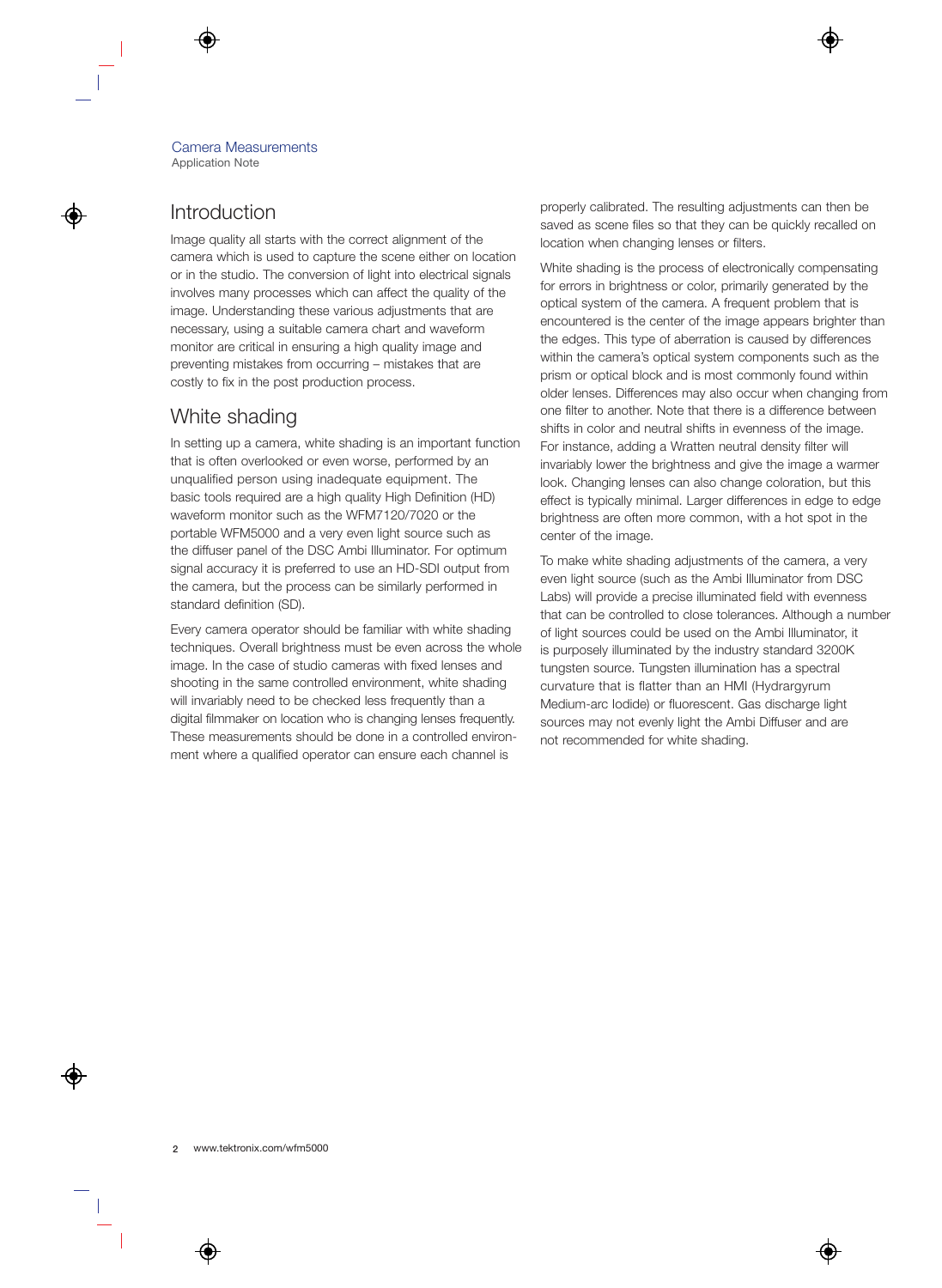

#### White shading measurement

Power up the camera, waveform monitor and DSC Ambi Illuminator and then connect the HD-SDI output of the camera to the WFM7120. Allow a few minutes for the light source and the system to stabilize to normal operating temperature before starting your measurements.

The Ambi Diffuser has a vertically adjustable light source, Figure 1a. However, to achieve greater precision, measure the light output from the device with a luminance spot meter and adjust the AmbiMirror and light source. The optional AmbiGrid (Figure 1b. Equal rectangles on a transparency, sit in front of the diffuser) facilitates separation of the diffuser area into equal quadrants. Aim the luminance spot meter at the center of each rectangle and recording the luminance and color temperature values in each quadrant. Adjust the barn doors and vertical distance from the DSC AmbiLight to the AmbiMirror as required until the light output in each quadrant is as even as possible. Measurement deviations of +/- 0.5% are typical; however deviations of 1% or more are not uncommon.

The gain on the camera should be set to 0 dB. Also, ensure that the knee and other camera gamma controls are set to off. Position the camera in front of the Ambi Diffuser panel and zoom in to overshoot a bit in order to use the center of

Figure 1a. Ambi Illuminator with no pattern. **Figure 1b.** Ambi Illuminator with grid over transparency.

the panel. Ensure the camera lens is set to Manual Iris mode and the Zebra setting is adjusted to 95% so that the zebras cover the entire image. Note that if a spot meter has not been used to ensure evenness and the zebras do not cover the entire image then the light may not be even and the above steps should be repeated until the zebras cover the entire image. The lens aperture of the camera should be adjusted to between f4 and f5.6. To do this, adjust the physical distance of the camera to/from the AmbiLight to achieve the f-stop range. In doing this process it maybe necessary to adjust the AmbiLight source to produce an evenness of the light and the above steps may need to be repeated.

Once the set-up is complete, perform a White Balance of the camera and use the light meter and waveform monitor to check that the white balance has been properly performed. The color temperature readout after white balancing should read 3200K and it maybe necessary to adjust the camera's Red and Blue gain settings to achieve this.

Slightly defocus the lens to further soften any diffusion error. In the shading menu of the camera, adjust the vertical and horizontal saw to 50. The vertical and horizontal pars should be set to a 0 as a baseline. If these numbers are off, the gamma controls may be on and must be disabled.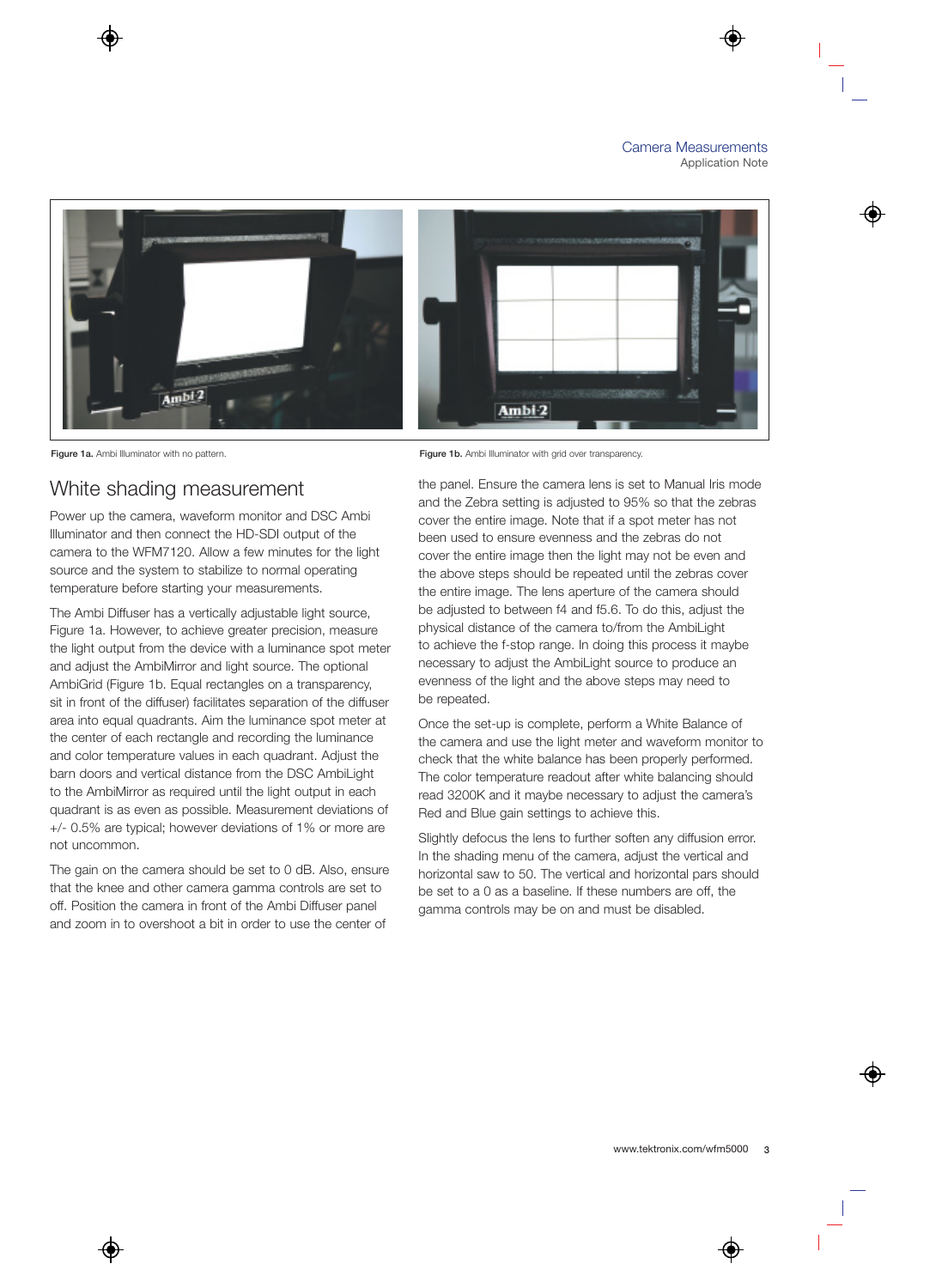

**Figure 2.** RGB Parade on WFM5000 before white shading adjustment. **Figure 3.** Vector 20X Gain of correctly adjusted white shaded camera.

Select the WFM waveform monitor mode on the WFM7120 or WFM5000. Push and hold the WFM button to display the menu and configure the display for RGB parade mode, ensure that all channels are selected on as shown in Figure 2. Please see *Appendix: Interpreting a waveform monitor display* for more information on how to understand this display.

On the camera, adjust the white shading settings in the following order; Green, Red and Blue. Depending upon the controls of the camera, you maybe able to make individual adjustments on the Green, Red and Blue channels. Initially, view just the Green channel on the waveform monitor by turning off the other two channels and adjust the H and V Saw so that the trace is a flat as possible. Then make adjustments of the H and V Par so that the Green trace is as flat as possible. Repeat the adjustment process for the



Red channel with the waveform monitor viewing just the Red channel on the display while the other two channels are turned off. Then turn on only the Blue channel on the waveform display and turn off the Green and Red channels. The Saw and Par adjustment should then be made on the Blue channel, so that the waveform trace is as flat as possible. Once these adjustments are complete select the Vector display on the waveform monitor and adjust the gain of the display to maximum. Push and hold the Gain button on the waveform monitor to access the menu. Select the 5X gain setting and enable variable gain. Then rotate the general knob in the vectorscope display until the lower left of the display indicates a maximum gain of 20X. The small circular trace should be observed directly in the center of the display as shown in Figure 3. Please see *Appendix: Understanding the vector display* that discusses how the vector display is formed.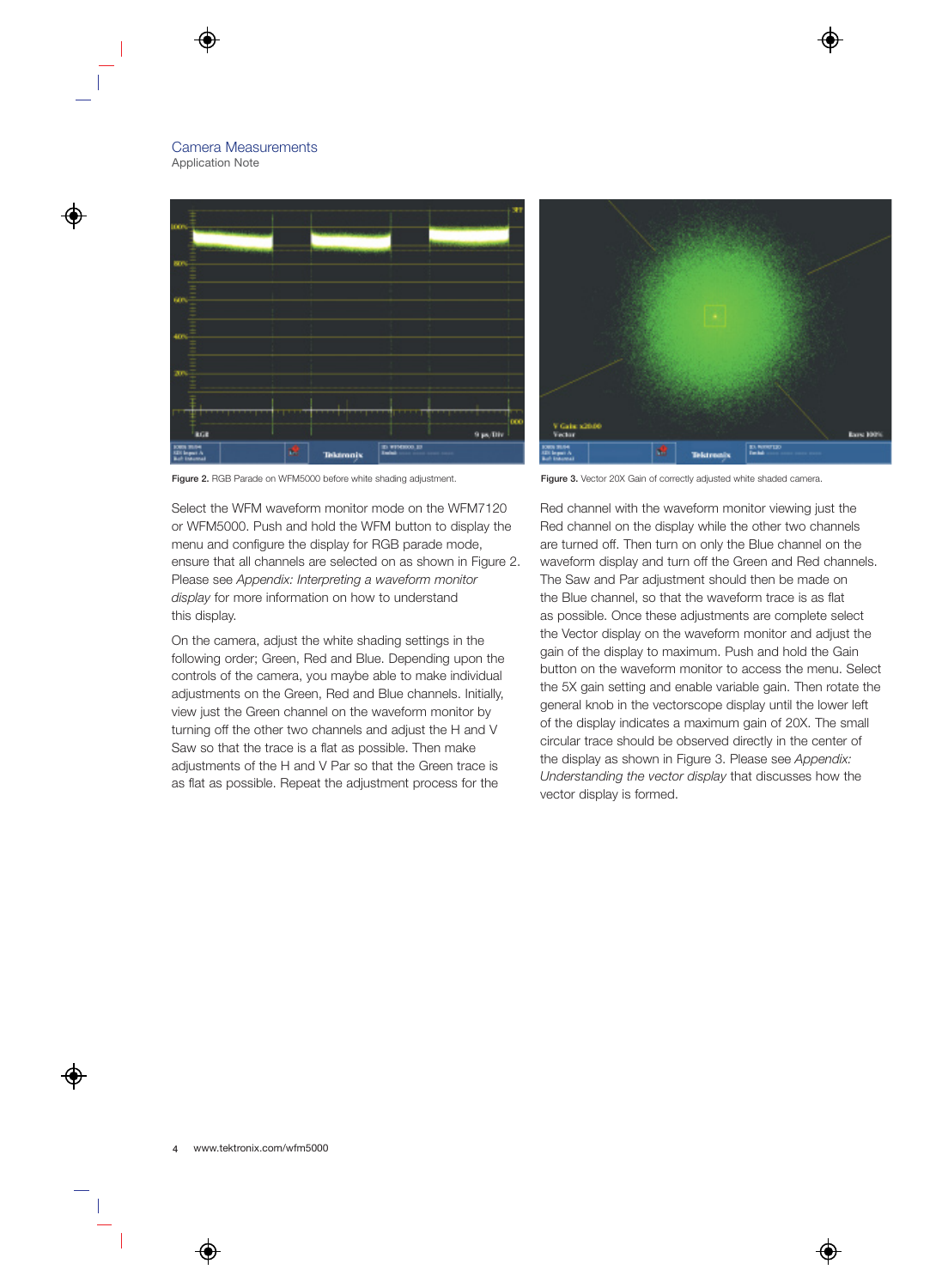

**Figure 4.** Vector display with incorrectly adjusted output from the camera. **Figure 5.** Completed white balance adjustment of camera shown on WFM5000.

On some cameras, it is not possible to adjust the RGB shading parameters individually and an absolute master control is used instead. In this case use just the vectorscope display in maximum gains and make adjustment of the master control so that a circular trace is displayed. An ovular shape as shown in Figure 4, would suggest that the shading is incorrect and adjustment of the master control should be made to make it as circular as possible, as shown in Figure 3. Note that a deviation from the center of the vector display indicates a color cast to the image. In this case the white



image would have a tint of a color; the type of hue would depend on the angle of the deviation. By adjusting the camera controls this error should be corrected. Once these adjustments have been completed store this setup as a new lens file preset. Now the camera should be properly white shaded using this specific lens. The above procedure can be repeated with different lenses and filter configurations and these configurations can be saved for later use. Figure 5 shows the final paraded waveform display of the RGB signals after camera shading has been completed.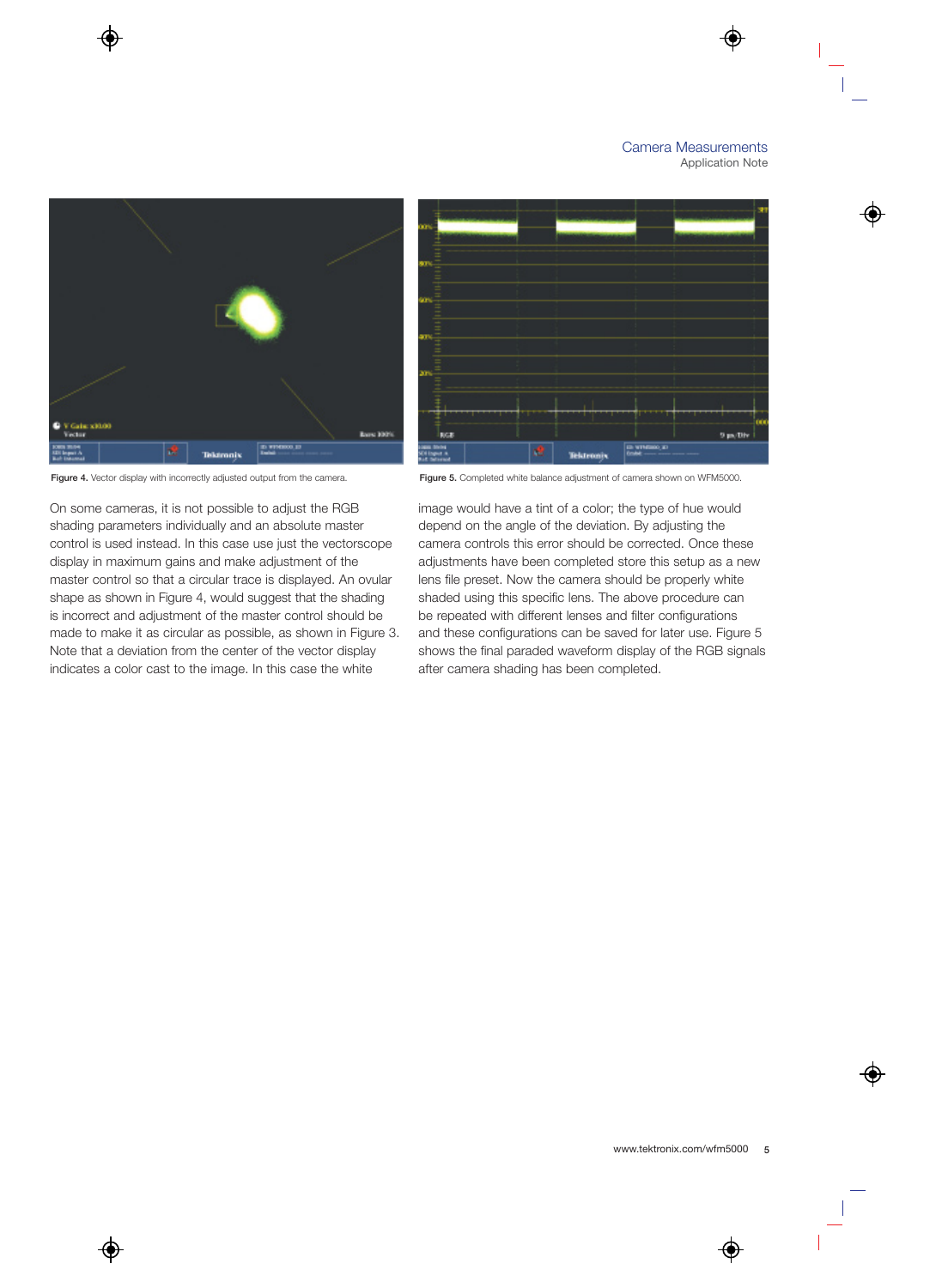

**Figure 6.** Diamond display with correctly white balanced camera. **Figure 7.** Diamond display with Red gain in balance.

The Diamond display can be used to aid in the adjustment of white balance and camera shading. The Diamond display process the signal in the RGB colorspace just like the input processing of the camera. When the value of R', G' and B' (R'=B'=G') are equal a gray value for the signal is produced. A resulting gray scale camera chart or evenly illuminated white field will therefore produce a vertical line in both the upper and lower diamonds if the camera is correctly aligned as shown in Figure 6. Please see *Appendix: Understanding the Tektronix Diamond Display* for more information on the display. Any deviation can easily be seen with the Diamond display. In Figure 7 there is a slight deviation in the upper Diamond representing the Green and Blue channels and a significant deviation in the lower diamond for the Green and



Red channels. The camera should be adjusted such that the levels on Red, Green and Blue are equal and produce a more vertical trace as in Figure 6. Once the camera operator becomes familiar with this display, they will find it easier to see the interaction of all the channels within the one display.

There are many ways in which a camera can be erroneously white shaded, just as there are as many ways to incorrectly white balance a camera. White balancing to a piece of paper that has Blue spectral tones or uneven lighting is a problem often overlooked by operators. The same can be said for white shading. The characteristics of the saws and pars in each RGB channel require a perfectly illuminated or lit surface, as any fluctuations in evenness may cause geometric distortions.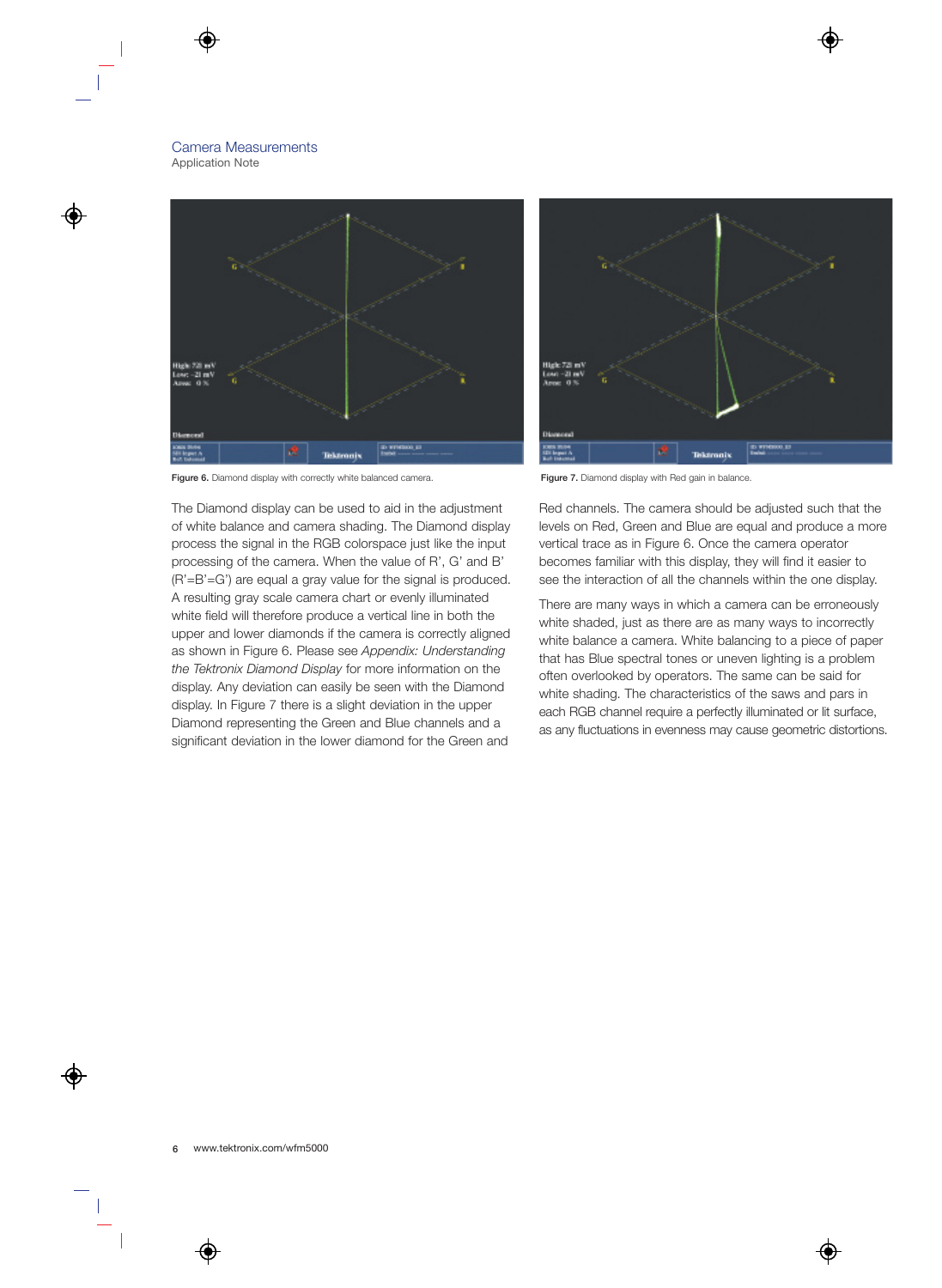



**Figure 9.** 1931 Chromaticity Diagram.

#### Setting up correct colorimetry and exposure

Shading primarily deals with the luma adjustments of the signal, but it is also important to ensure the color fidelity of the image. Typically the aim is to reproduce the image on a monitor or television set as closely as possible to the original scene. To achieve this, an accurate test chart is required that produces a reference pattern. The camera converts this light image via, the CCD (Charged Coupled Device), to digital voltage levels. The camera then converts the signal to the

**Figure 8a.** CamAlign (Rear-lit). **Figure 8b.** Combi ChromaDuMonde (Front-lit).

HD-SDI output. This signal can then be measured using the WFM7120 or WFM5000 to quantify the characteristics of the signal.

An accurate test chart does not negate, but complements an electronic test pattern generator by including the camera's "Taking Characteristics". "Taking Characteristics" is a term frequently used to describe the many elements of the conversion of light by the camera to an electrical signal. These include the lens and adapters, the prism block, dichroic and trim filters and the color characteristics of the CCD or other image device. Taking Characteristics will also be affected by changes in the color temperature and spectral distribution of the scene lighting.

Accurate evaluation requires a precision test chart such as the Combi DX-1 (rear-lit Figure 8a) or (front-lit Figure 8b) ChromaDuMonde test patterns from DSC Laboratories. These unique test patterns provide meaningful test signals that facilitate camera alignment and image control. The characteristics of grayscale and color steps contained within the charts can be used to adjust the camera's set-up controls. Optimizing the image largely depends on the adjustment capabilities of the individual camera. The DSC color patterns are designed to the latest (International Telecommunications Union) ITU-R BT.709 colorimetry standard used with HD standards (SMPTE 274M and 296M). Note the excellent wide color gamut of the NTSC standard as shown in Figure 9. When television sets used this standard they did not sell well because the picture was too dim and had to be viewed in a darkened room. For this reason the colorimetry component of the NTSC standard was replaced by SMPTE C. This greatly reduced color gamut but provided a much brighter image.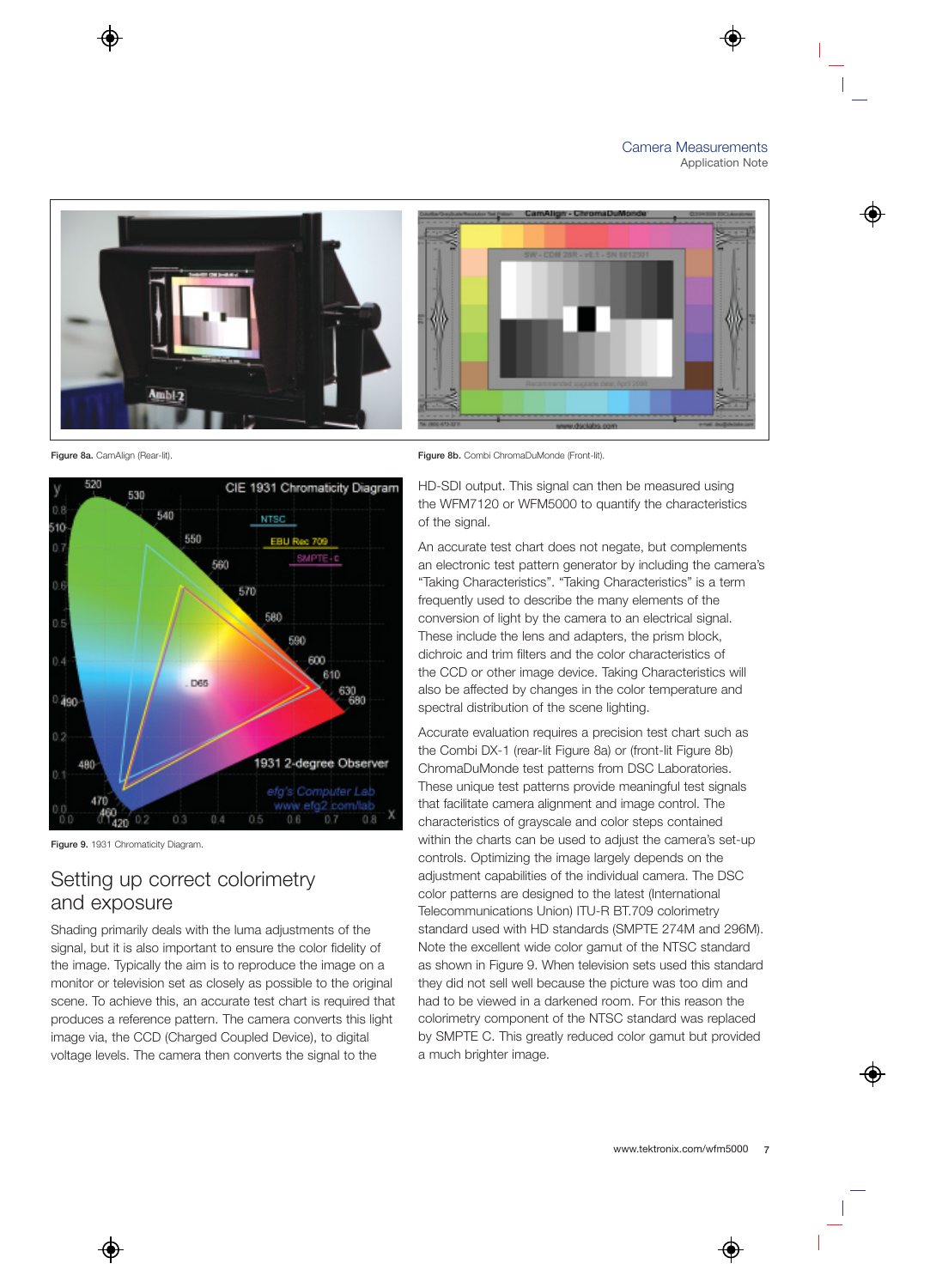

Figure 10. 100% Color bar signal shown in HD (left) and SD (right).

It is important to understand these differences in colorimetry between HD and SD when viewing the waveform monitor display. In Figure 10, a 100% color bar test signal for both HD and SD formats is shown, in a YPbPr waveform display. Notice the difference of the Y-channel Green-Magenta transitions between the HD and SD signals. Users who are familiar with SD signals may initially consider the HD signal to be incorrectly adjusted. This is not the case. This difference in levels of each color component is normal and due to the different colorimetry equations used between HD and SD.

#### Grayscale adjustments using the waveform monitor

While it is a relatively simple procedure to set-up correct exposure levels using a grayscale chart, failure to use a truly neutral grayscale can result in serious tracking errors. Typical grayscale charts are more yellow in the light steps, approaching neutral towards black. Use of such charts produces images that are artificially Blue or cold looking in the lighter tones. This is not desired in most images because viewers prefer warm looking images. Patented technology from DSC Labs has eliminated this problem by making every step of the grayscale neutral.

When using a grayscale test pattern both dynamic range and progression between steps become important. In the early days of television, the dynamic range of a camera was limited to about 25:1 and grayscale patterns had a correspondingly low dynamic range. Today's modern charts have an 11 step pattern. The progression rate is different between the 9 step and 11 step patterns. The 9 step is logarithmic in terms of reflectivity while the 11 step is designed to produce steps that are linear in voltage. The lightest step on a 9 step chart reflects 60% of the light falling on it. By comparison, 90% is



Figure 11. Tektronix Diamond display with Red grayscale error.

reflected from the white chip on an 11 step chart. The DSC chart (Figure 8b) shows an 11 step grayscale. Note the 11 step pattern has a greater dynamic range with the white chip being lighter and the darkest chip being darker than a typical 9 step pattern. The different densitometric curves between test patterns result in significantly different image reproduction from camera aligned to a 9 or 11 step chart. Aligning to inaccurate grayscales of limited dynamic range can result in poor quality images that are virtually beyond redemption. The Diamond display can be used to aid in the alignment of a grayscale chart. If the signal is aligned correctly the trace will produce a straight vertical line as shown in Figure 6. A deviation from the straight line will show an error within the RGB components. Figure 11 shows the lower trace is bent towards the Red axis indicating incorrect adjustment of the Red channel.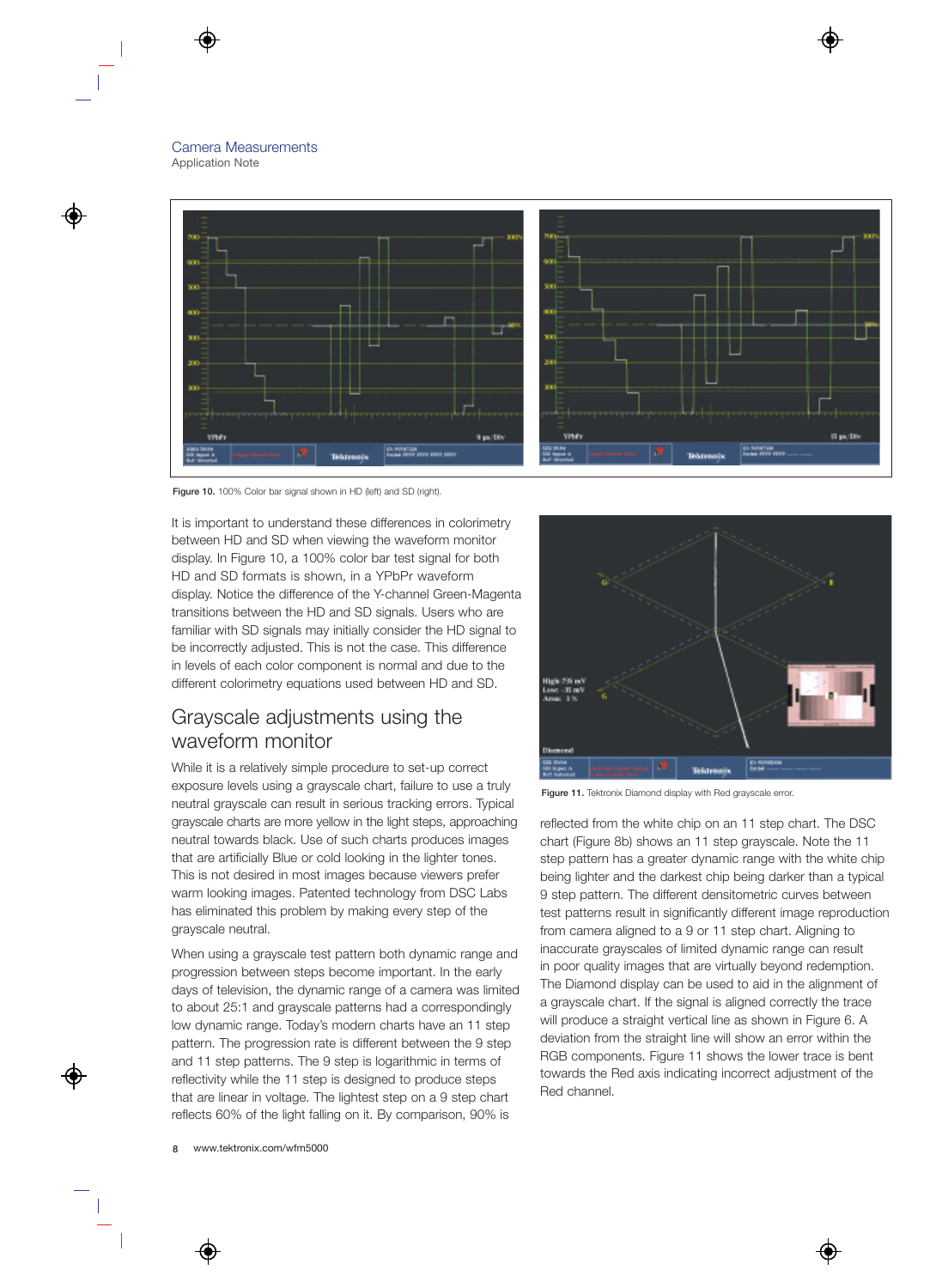

**Figure 12.** DSC CamAlign Color Primaries and vector representation.

While every engineer and DP (Director of Photography) has their own special techniques for aligning a camera, the following procedure is quite typical.

With a camera focused and framed on an evenly lit ChromaDuMonde or back lit Combi pattern, the iris is set to mid-scale (typically between f4 to f8) and the exposure/iris is adjusted to set the white chip of the DSC grayscale to 700 mv (100%). Tracking of the RGB channels should be checked to ensure neutral reproduction across the grayscale. White and black balances are then set. (Incidentally, because all DSC colors combine to produce a neutral color balance, most cameras will white balance on a DSC color chart as accurately as on a true white card). The true black chip on the CamAlign or ChromaDuMonde Grayscale is normally set close to 0 mv, while a test patterns equipped with a DSC CaviBlack will allow the black point to be set more accurately. Note: If monitoring an NTSC composite output from the camera, this uses a black level setup of 7.5IRE above true black in North America. However in Japan NTSC signals have no setup and therefore black will be referenced to 0 mv. The gamma or crossover step of the 11 step chart is typically adjusted to produce a straight line. This results in an accurate grayscale reproduction. It is important to note that while a



camera may reproduce a grayscale perfectly, its color reproduction can still be very poor.

#### Color adjustment using the WFM5000 **Vectorscope**

The DSC color bars are designed to represent saturation levels found in real life. Consequently when using a vectorscope with the scale set to 75% the CamAlign and Chroma-DuMonde color signals will fall short of the vector boxes. However by simply increasing the gain of the vectorscope to 2.0X will place all primary colors signals within their boxes when a camera is reproducing color accurately. The Chroma-DuMonde has a total of 28 color patches. The primary colors in the four corners and horizontal centers of the upper and lower rectangle will fall into the respective vectorscope boxes. The other colors form straight rows between the primaries. Figure 12 illustrates the color primaries as they are predicted to occur on a vectorscope display.

Today's modern camera has advanced multi-matrix settings and it is possible to line-up each primary to be in the vectorscope boxes, but inadvertently reduce the overall color gamut.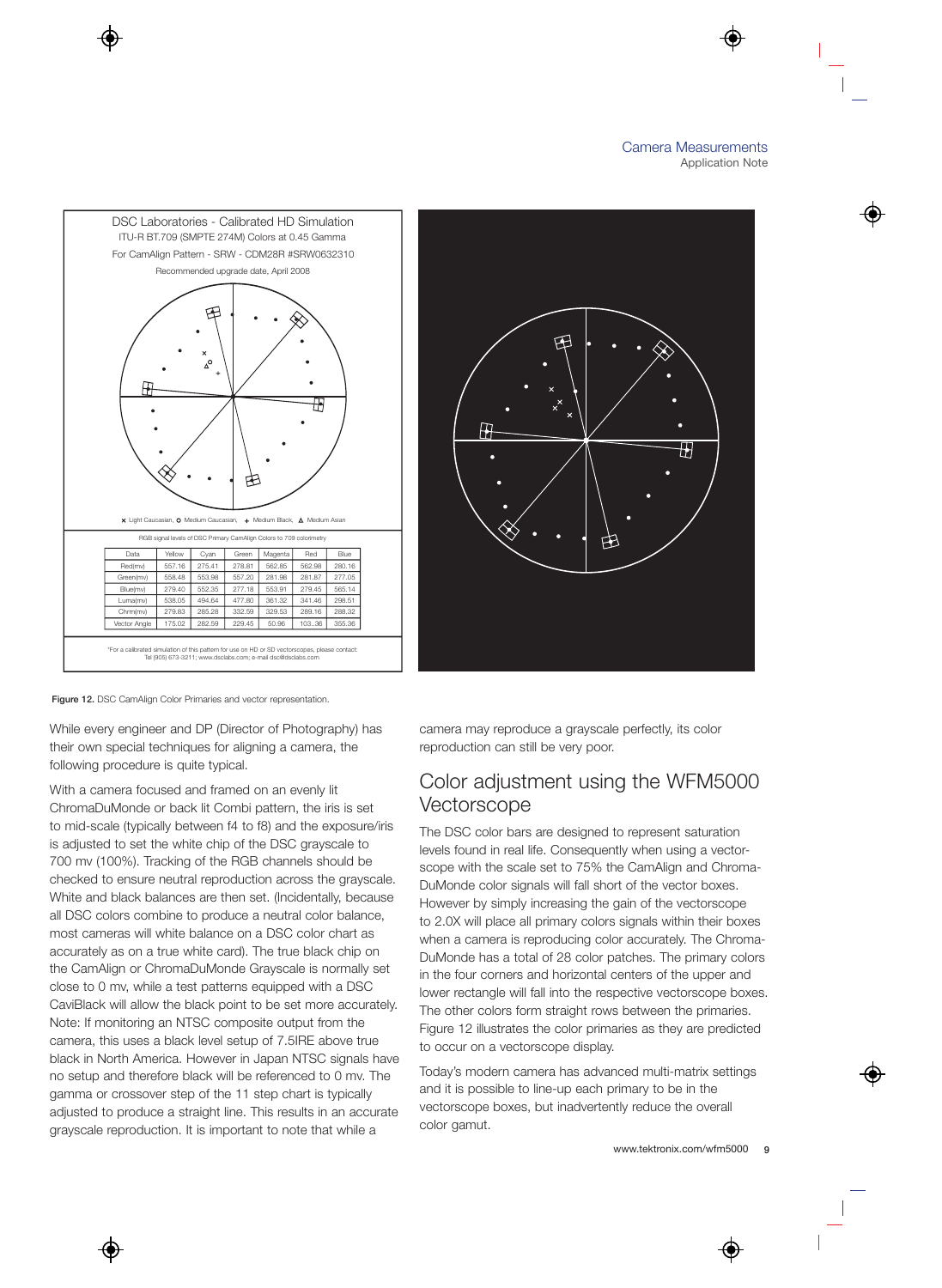

**Figure 13.** Default camera settings before alignment. **Figure 14.** Camera output after adjustments.

Figure 13 shows the default setting of a camera output before adjustments were made. The vector display on the WFM5000 was setup for 75% color bar graticule and to a 2X gain setting. Notice that the camera default settings over emphasize the Red component and that the gain of the Green and cyan component are significantly less than the other color components. When aligning a camera's matrix, increasing the sensitivity of a particular color can affect the positioning of many other colors. Consequently, the process requires considerable patience and may require multiple iterations of the camera adjustments to correctly align the camera. The Combi DX-1 or ChromaDuMonde simplifies the process of alignment because every DSC primary has the same RGB level combination as every primary color. If patterns were made with different luminance relationships, color matrix adjustments would displace the gamut showing a false primary as a true primary further distorting the working



color space. This is exemplified when going into the camera's matrix settings to adjust color sensitivity. Notice that in many instances a particular color cannot be selected on its own. Instead alterations can be made to the B-Y and R-B, etc. When these settings are increased or decreased, all of the other colors on the vectorscope will shift. Therefore adjusting one color incorrectly will affect the entire color space and this should always be taken into consideration. Figure 14 shows the vector display of the camera output after adjustments were made and alignment was performed. Notice that the color components do not exactly conform to the theoretical calculated values, but this was the best compromise that could be achieved with the settings of this camera after several iterations of the adjustments. Once all the adjustments have been completed the configuration of the camera can be saved as a preset for later use.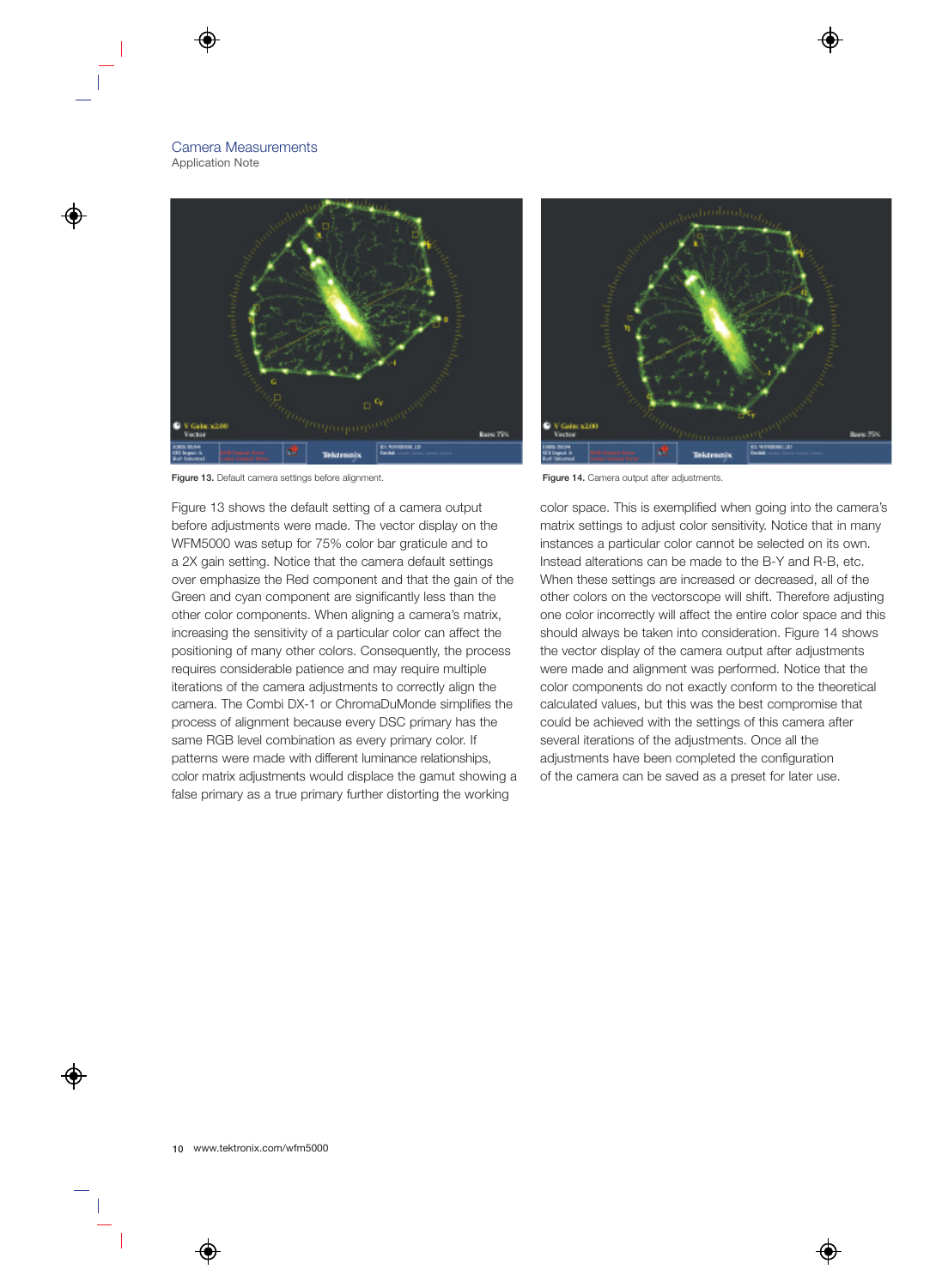

**Figure 15.** CaptureVu capabilities of WFM7120 comparing a live camera output (Green trace) and previously captured correctly aligned signal (Yellow trace).

# Camera matching

Now that we have aligned this camera, we may need to perform the same operation for other cameras in the studio. When using multiple cameras in the studio or location, it is important that the other cameras are matched to this aligned camera. This will ensure that scene to scene and camera to camera images look similar. Since no two cameras are identical, it is unreliable to simply upload the settings from one camera to another. The only way to match cameras effectively is to adjust the matrix settings of each camera using the same precision test chart under identical lightning conditions. Following the above procedure for camera alignment, setting the exposure levels, white balance and then aligning the colors on the vectorscope is one method. But, this process of camera matching can be greatly simplified by using the CaptureVu feature of the WFM7120. The CaptureVu feature will save a complete frame of video data to a buffer memory. This saved data can be reconstituted into any one of the trace or picture displays. The stored data is displayed as a yellow trace so that it can be easily compared with the live trace. Figure 15 shows how a previously aligned camera is compared to another camera still to be adjusted. The user can then adjust this next camera so that it closely matches the previously aligned camera. The CaptureVu data can also be saved to a USB memory stick on the front of the

WFM7120 for use at a later date. This allows the user to compare camera alignment between different cameras and also to see if, over time, the camera has become misaligned and needs to be realigned. Note that when the captured data is restored back to the WFM7120, the instrument needs to be in the same video format as the current video input. Therefore it is useful to name the saved file with an indication of the video format.

Recording a few seconds of a DSC test pattern on-the-set, at the head or tail of a scene captures virtually everything a colorist needs to know to color correct or match scenes during the production process. This can help simplify the production process and avoid costly mistakes. The ability to save a full video frame capture on the WFM7120 with CaptureVu can aid the user in matching cameras, and provides a data record of the camera's output (saved to a USB stick) for monitoring any degradation that may happen over time. In the WFM5000 the freeze function can be similarly used to compare signals between live and frozen, while the unit is switched on.

### **Conclusion**

By using these techniques to shade and align the camera, and becoming familiar with the correct use of the DSC Precision Test Patterns and Ambi Illuminator. The user will ensure that the image captured by the camera is calibrated and adjusted correctly. The user can monitor the output of these images from the camera with Tektronix waveform monitors to ensure that the camera is producing the correct video levels, is properly color aligned, and matched to other cameras. Understanding the various waveform displays (waveform, vector and diamond) can aid the user in making the correct adjustments, ensuring correct and optimal fidelity of the video image.

Thank you to Michael Kent of DSC Laboratories (www.dsclabs.com) for his assistance and contribution to this application note.

Images reproduced with kind permission of Greg Foad, Sean Sealey and DSC Laboratories.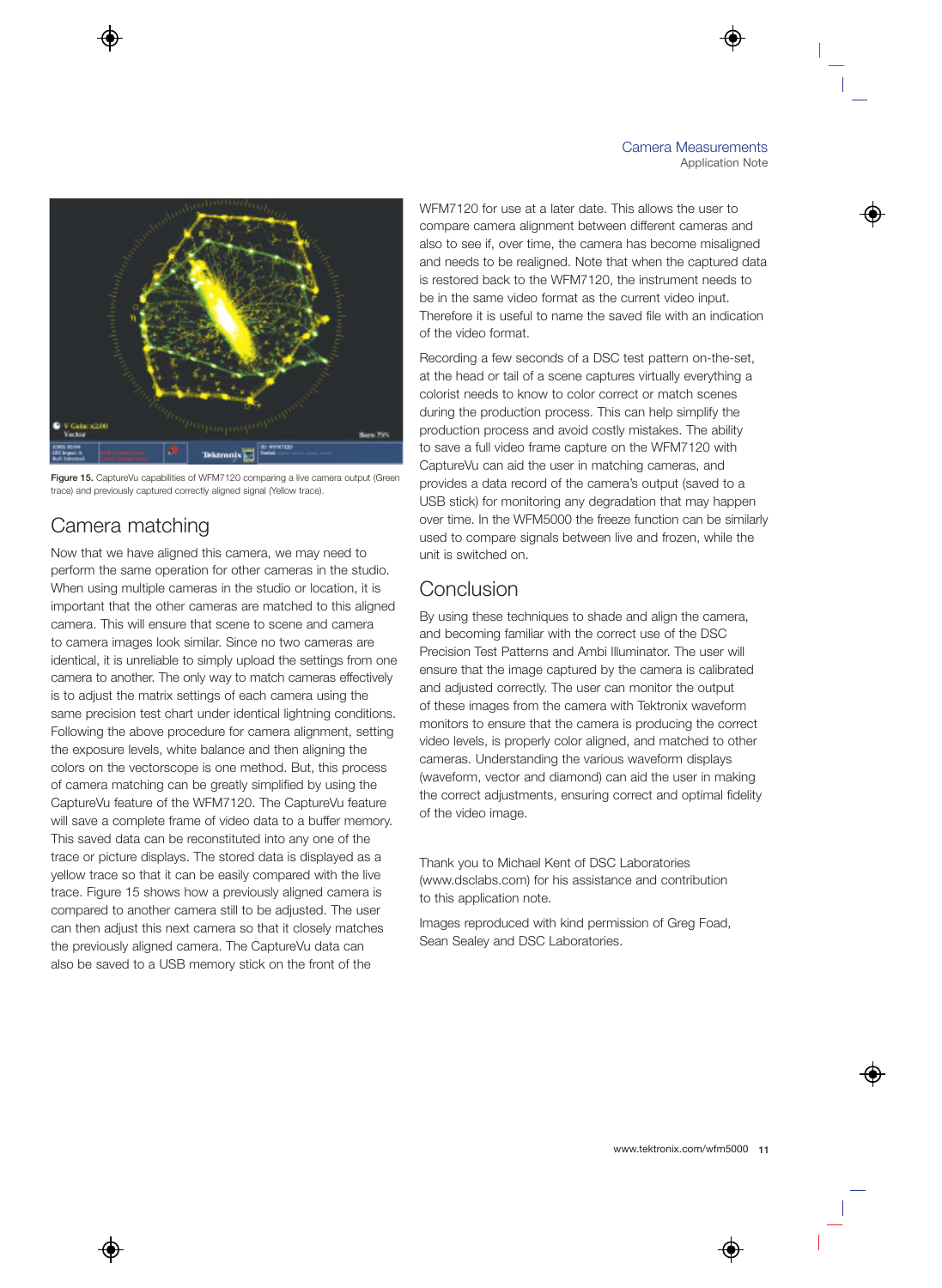### Appendix

|           | White 100%                                                         |
|-----------|--------------------------------------------------------------------|
|           |                                                                    |
| Ampiitude | 50% Grey Level - 50%                                               |
|           |                                                                    |
|           | <b>Black</b><br>-9%<br>0.0mp.composedence-deceptedation-protective |
|           | Time ns or us / Division                                           |
| 300       | -says<br><b>IR/Div</b>                                             |

**Figure 1a.** Waveform display.

#### Interpreting a waveform monitor display

A Waveform Monitor is a means to visualize the video signal by displaying the amplitude level in the vertical axis with lower levels representing the black parts of the image and the upper axis representing the brighter higher luma levels of the signal. Black level is shown at the 0% point and white is represented at the 100% graticule mark (700 mv).

Time is displayed in the horizontal axis increasing from left to right. There are a variety of methods to display the individual components of the signal either as a parade with each component side by side for comparison or as an overlay where each component is overlaid on top of each other. The time per division is indicated within the lower part of the display.

A video signal is comprised of a number of lines which make up the complete image; these lines can be displayed in a number of different ways on a waveform monitor. In Line mode all the lines of the signal are overlaid on top of each other to show the overall magnitude of the signal the bright the area of a region within the display the more often the signal is present at that level. In Field mode the lines of the signal are displayed one after the other to show the variation of the signal through the image.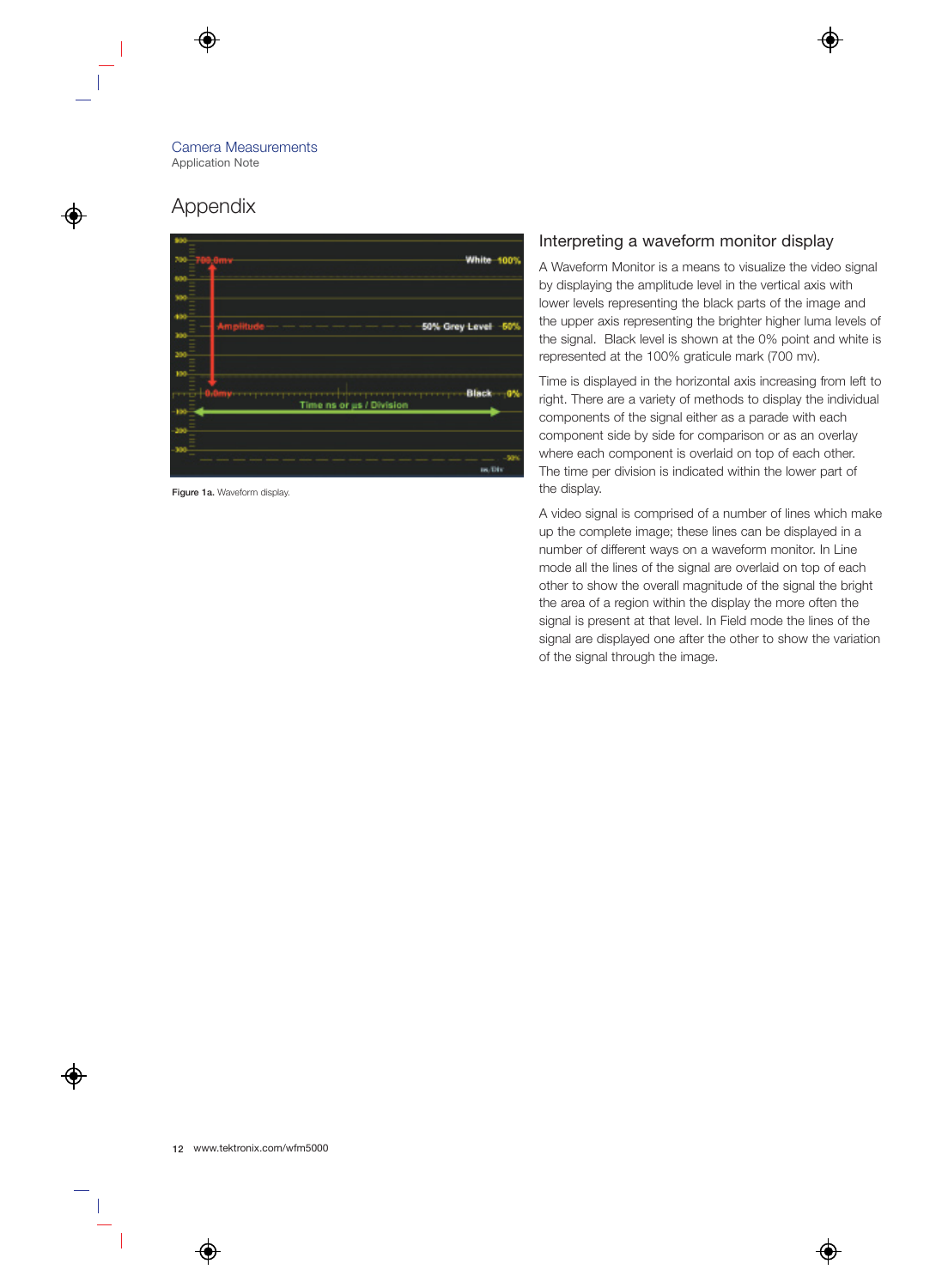#### Understanding the vector display

The vector display is an X-Y plot of the color difference components with Pb (B'-Y') plotted on the horizontal axis and Pr (R'-Y') plotted on the vertical axis (Figure 1b). Within the instruments vector display the user can select a 75% or 100% graticule. When taking measurements make certain the source signal amplitude matches the vector graticule. When the user applies a 100% or 75% color bar signal and uses the appropriate graticule selection the waveform monitor trace display should fit within the graticule boxes for each color component. If either color component has the wrong amplitude, the dots they produce will not fall in the graticule boxes. For example, if the P'r gain is too high, the dots will fall above the boxes in the top half of the screen and below the boxes in the bottom half. The polar display permits measurement of hue in terms of the relative phase of the chroma signal. Amplitude of the chroma signal is the displacement from center towards the color point. The transitions from one point to another also provide useful timing information. These timing differences appear as looping or bowing of the transitions.



Figure 1b. X-Y plot of the component vector display.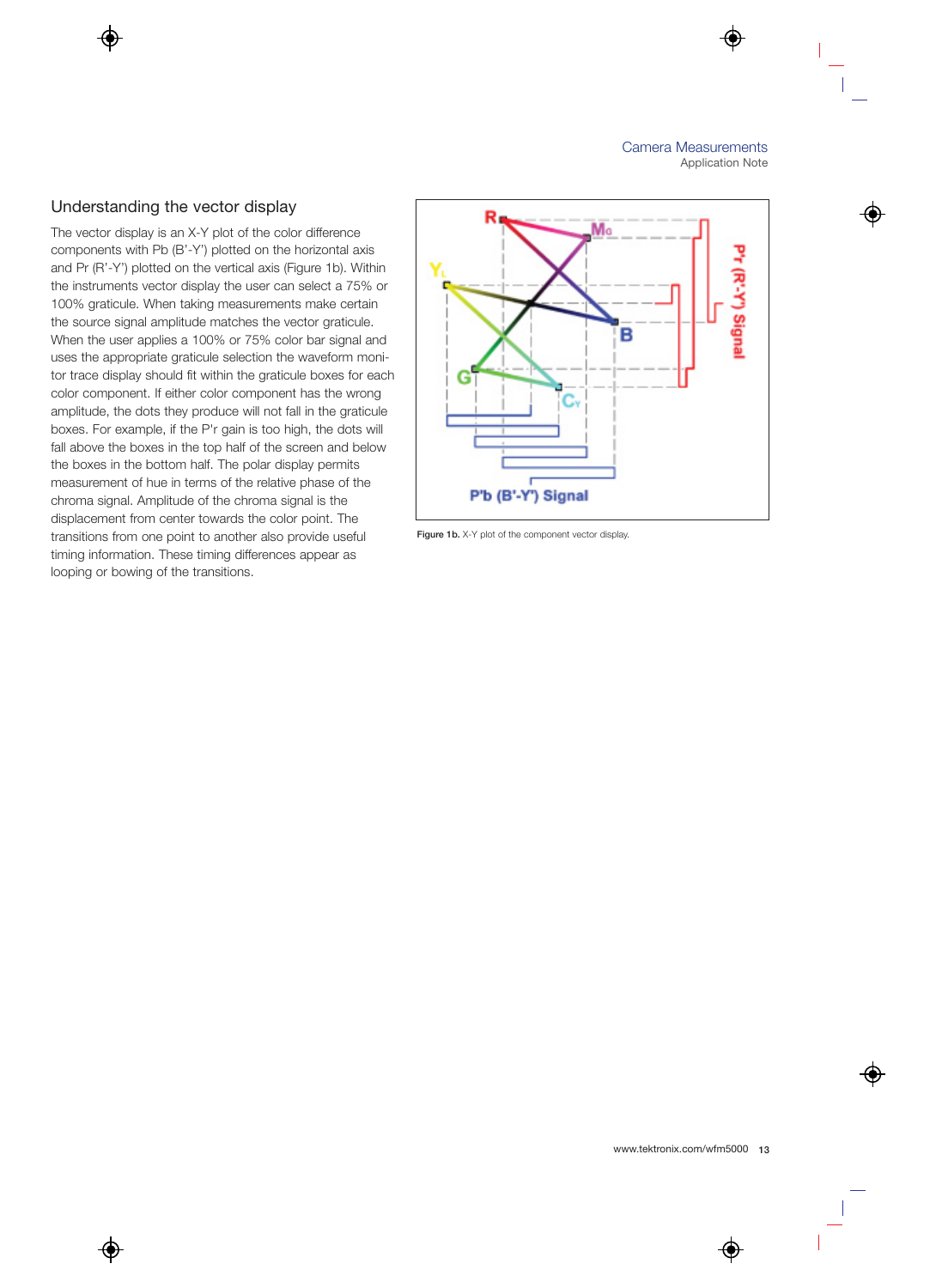

Figure 1c. Shows how a 100% color bar signal is plotted in the upper G' & B' Diamond.

#### Understanding the Tektronix Diamond Display

The Tektronix Diamond display was created to help visualize the interaction of the Red, Green and Blue components. The Diamond display is generated by combining the R', G' and B' signals in to a two dimensional display.

When first looking at a 100% color bar signal on the Diamond display it many not be immediately obvious how the signals are combined to produce the display, but understanding how the Diamond display is constructed and how it can be used for RGB color space can greatly simplify camera adjustments.

If the video signal is in another format, such as YPbPr, the components are first converted into R', G' and B' color

space. The upper diamond is formed from the transcoded signal by applying B'+G' to the vertical axis and B'-G' to the horizontal axis as an X-Y plot. The lower diamond is formed by applying –(R'+G') to the vertical axis and R'-G' to the horizontal axis. The two diamonds are displayed alternately to create the double Diamond display. Appropriate low pass filters are applied to the signal to eliminate short-term outof-limits signals that are usually the product of combining different bandwidth signals between the luma and color difference components.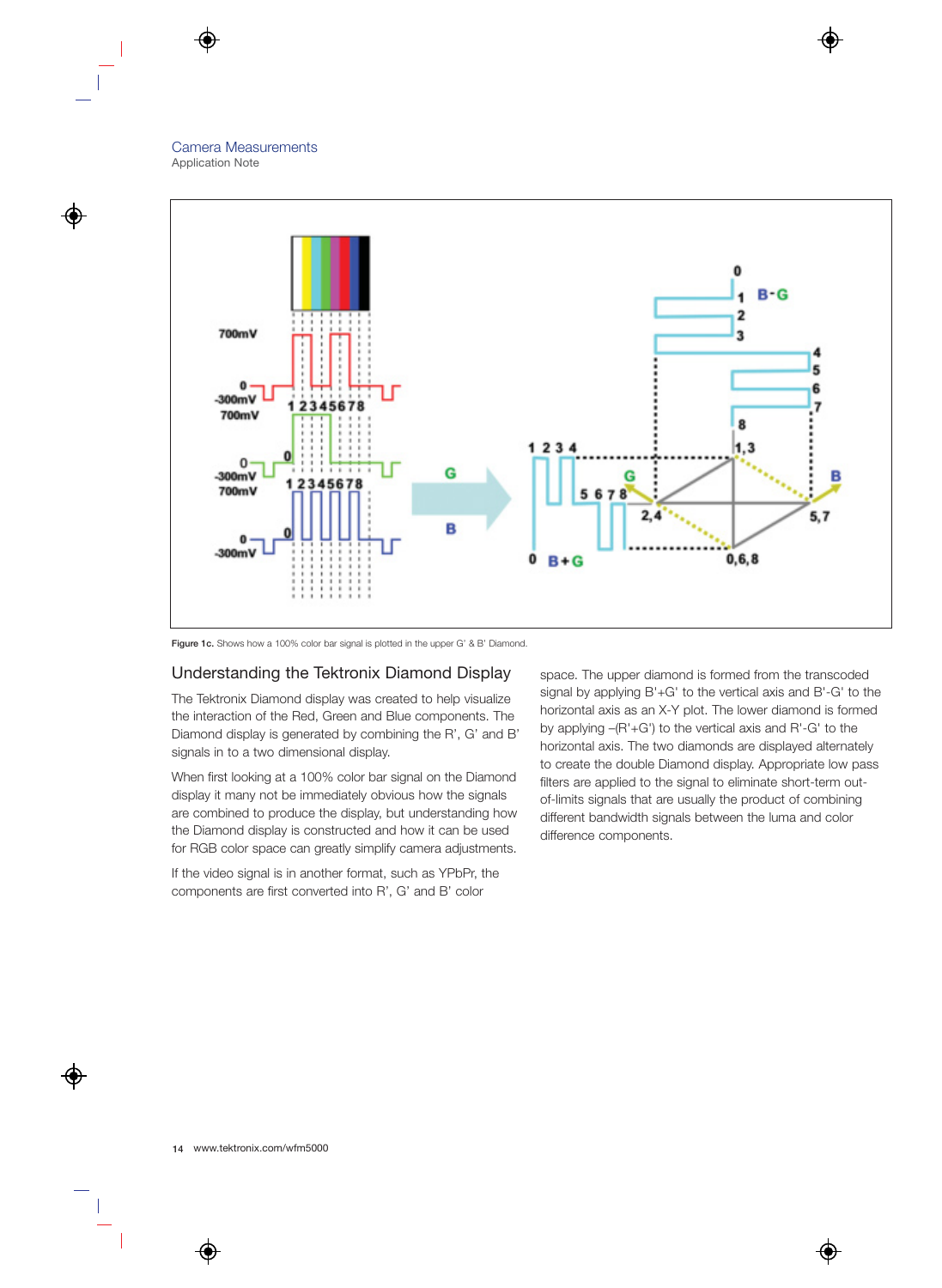

Figure 1d. Construction of the Diamond and Split Diamond displays.

By forming these X-Y plots of G' & B' in the upper diamond and G' & R' in the lower diamond. The display provide an easily way to visualize components within RGB gamut as the trace falls within the graticule bounding box. If the trace falls outside the graticule it is out of gamut. Errors in the Green signal affect both diamonds equally. While Blue errors affect the upper diamond and Red errors affect the lower diamond. An enhancement to the Tektronix Diamond display is the Split Diamond display which allows errors in the black region of the signal to be more easily observed as shown in Figure 1d.

The Diamond display can be an ideal tool for camera adjustments of the luma signal. If the camera is pointed at a white chart of gray scale chart and is properly balanced the trace will be a straight vertical line from the center (Black) to the top and bottom (White). Any imbalance in the signals components will cause a bend of the trace.